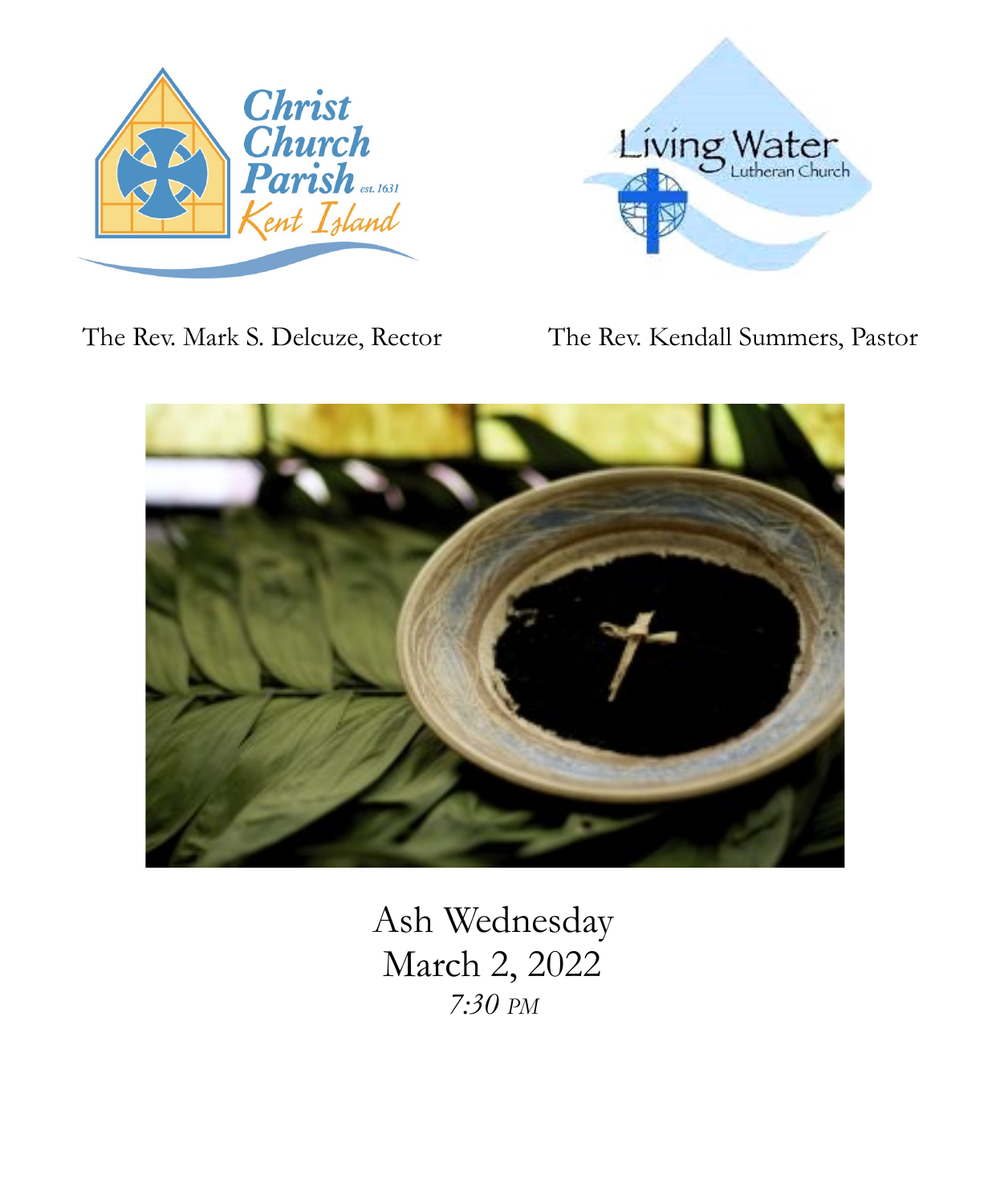**Ash Wednesday**

Proper Liturgy for Ash Wednesday

# **The Entrance**

**Enter in Silence**

**\*Opening Prayer** *(said by all)*

**Almighty and everlasting God, you hate nothing you have made and forgive the sins of all who are penitent: Create and make in us new and contrite hearts, that we, worthily lamenting our sins and acknowledging our wretchedness, may obtain of you, the God of all mercy, perfect remission and forgiveness; through Jesus Christ our Lord, who lives and reigns with you and the Holy Spirit, one God, for ever and ever. Amen**.

# **The Word of God**

# **The First Reading** Joel 2:1-2,12-17

A Reading from the Book of Joel

Blow the trumpet in Zion; sound the alarm on my holy mountain! Let all the inhabitants of the land tremble, for the day of the LORD is coming, it is near--a day of darkness and gloom, a day of clouds and thick darkness! Like blackness spread upon the mountains a great and powerful army comes; their like has never been from of old, nor will be again after them in ages to come. Yet even now, says the LORD, return to me with all your heart, with fasting, with weeping, and with mourning; rend your hearts and not your clothing. Return to the LORD, your God, for he is gracious and merciful, slow to anger, and abounding in steadfast love, and relents from punishing. Who knows whether he will not turn and relent, and leave a blessing behind him, a grain offering and a drink offering for the LORD, your God? Blow the trumpet in Zion; sanctify a fast; call a solemn assembly; gather the people. Sanctify the congregation; assemble the aged; gather the children, even infants at the breast. Let the bridegroom leave his room, and the bride her canopy. Between the vestibule and the altar let the priests, the ministers of the LORD, weep. Let them say, "Spare your people, O LORD, and do not make your heritage a mockery, a byword among the nations. Why should it be said among the peoples, `Where is their God?'"

*Reader* Hear what the Spirit is saying to God's People *People* **Thanks be to God**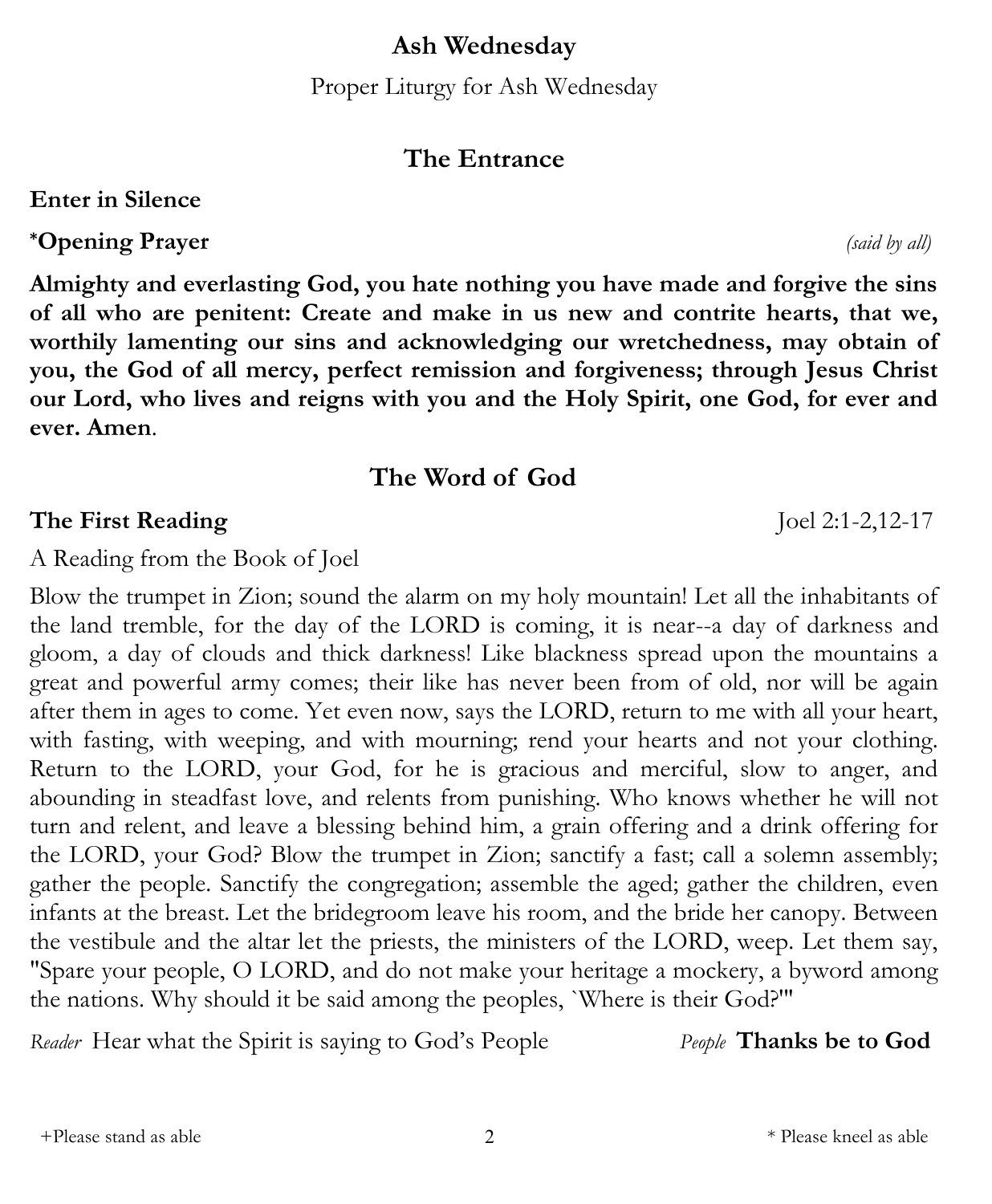*Read responsively by verse*

8 The LORD is full of compassion and mercy, \* slow to anger and of great kindness.

# **9 He will not always accuse us, \* nor will he keep his anger for ever.**

10 He has not dealt with us according to our sins,  $*$ nor rewarded us according to our wickedness.

# **11 For as the heavens are high above the earth, \* so is his mercy great upon those who fear him.**

12 As far as the east is from the west,  $*$ so far has he removed our sins from us.

## **13 As a father cares for his children, \* so does the LORD care for those who fear him.**

14 For he himself knows whereof we are made; \* he remembers that we are but dust.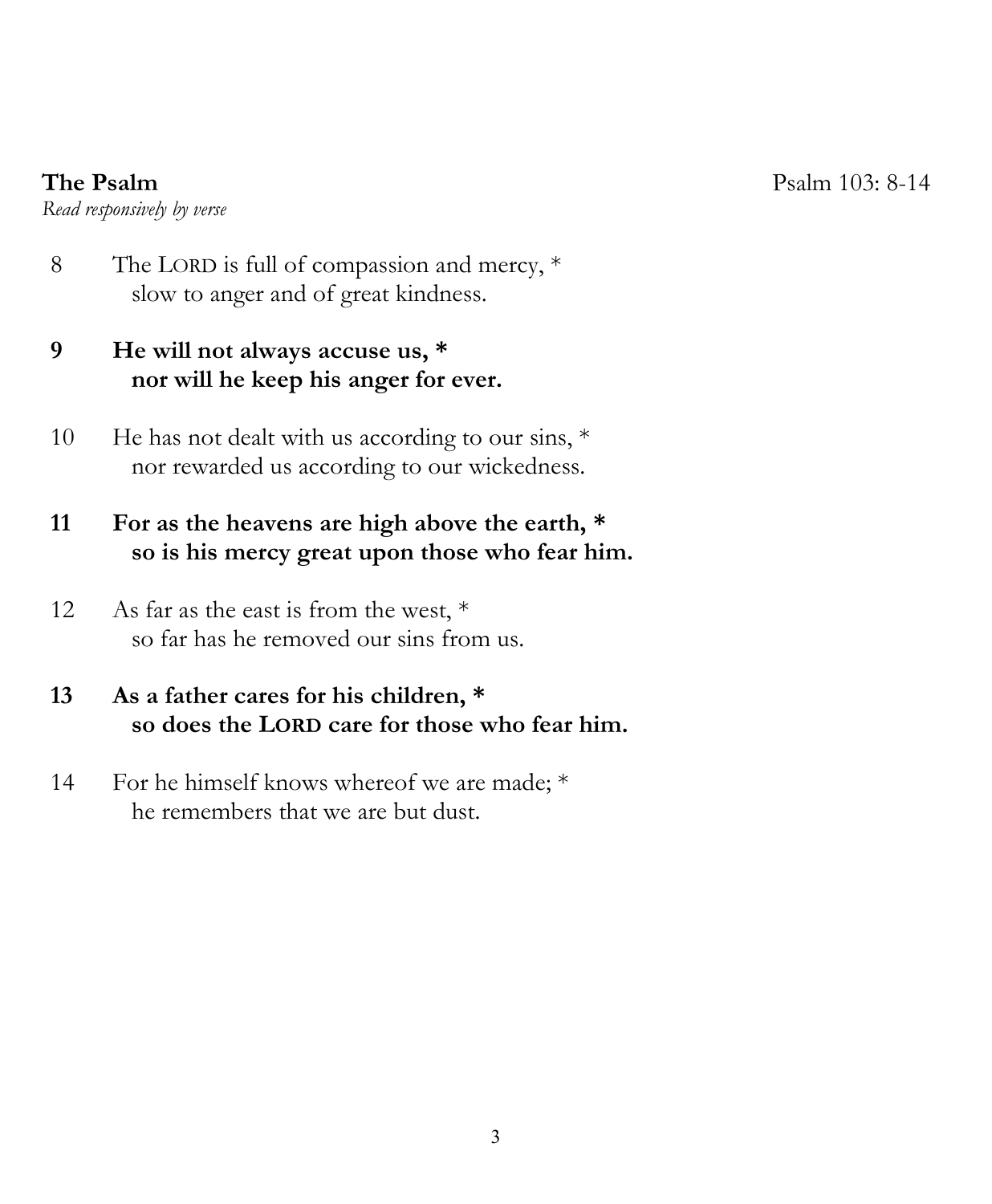A reading from the Second Letter of Paul to the Corinthians

We entreat you on behalf of Christ, be reconciled to God. For our sake he made him to be sin who knew no sin, so that in him we might become the righteousness of God. As we work together with him, we urge you also not to accept the grace of God in vain. For he says, "At an acceptable time I have listened to you, and on a day of salvation I have helped you." See, now is the acceptable time; see, now is the day of salvation! We are putting no obstacle in anyone's way, so that no fault may be found with our ministry, but as servants of God we have commended ourselves in every way: through great endurance, in afflictions, hardships, calamities, beatings, imprisonments, riots, labors, sleepless nights, hunger; by purity, knowledge, patience, kindness, holiness of spirit, genuine love, truthful speech, and the power of God; with the weapons of righteousness for the right hand and for the left; in honor and dishonor, in ill repute and good repute. We are treated as impostors, and yet are true; as unknown, and yet are well known; as dying, and see-- we are alive; as punished, and yet not killed; as sorrowful, yet always rejoicing; as poor, yet making many rich; as having nothing, and yet possessing everything.

*Reader* Hear what the Spirit is saying to God's People *People* **Thanks be to God**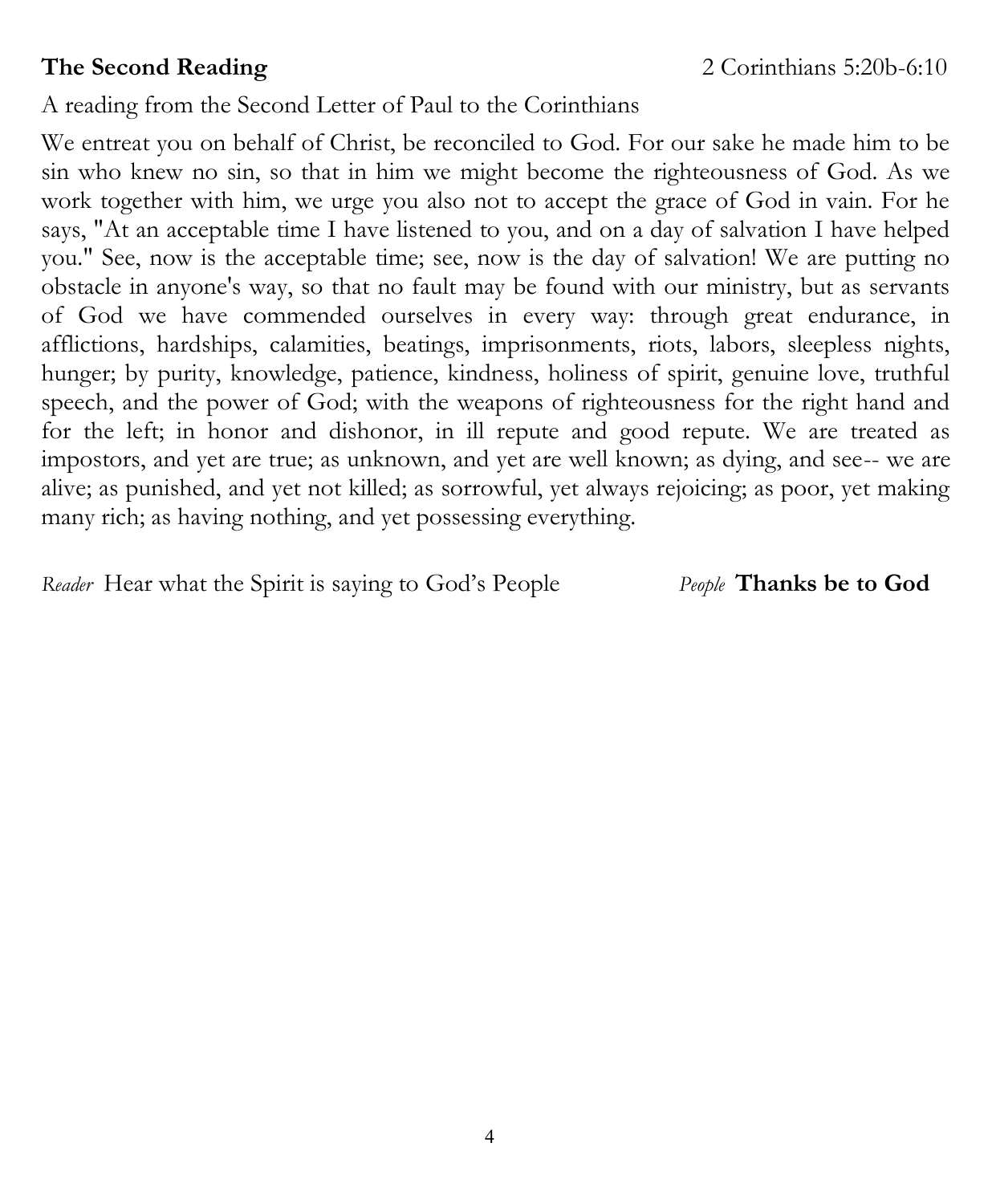#### **+Sequence Hymn** Lord, who through-out these forty days

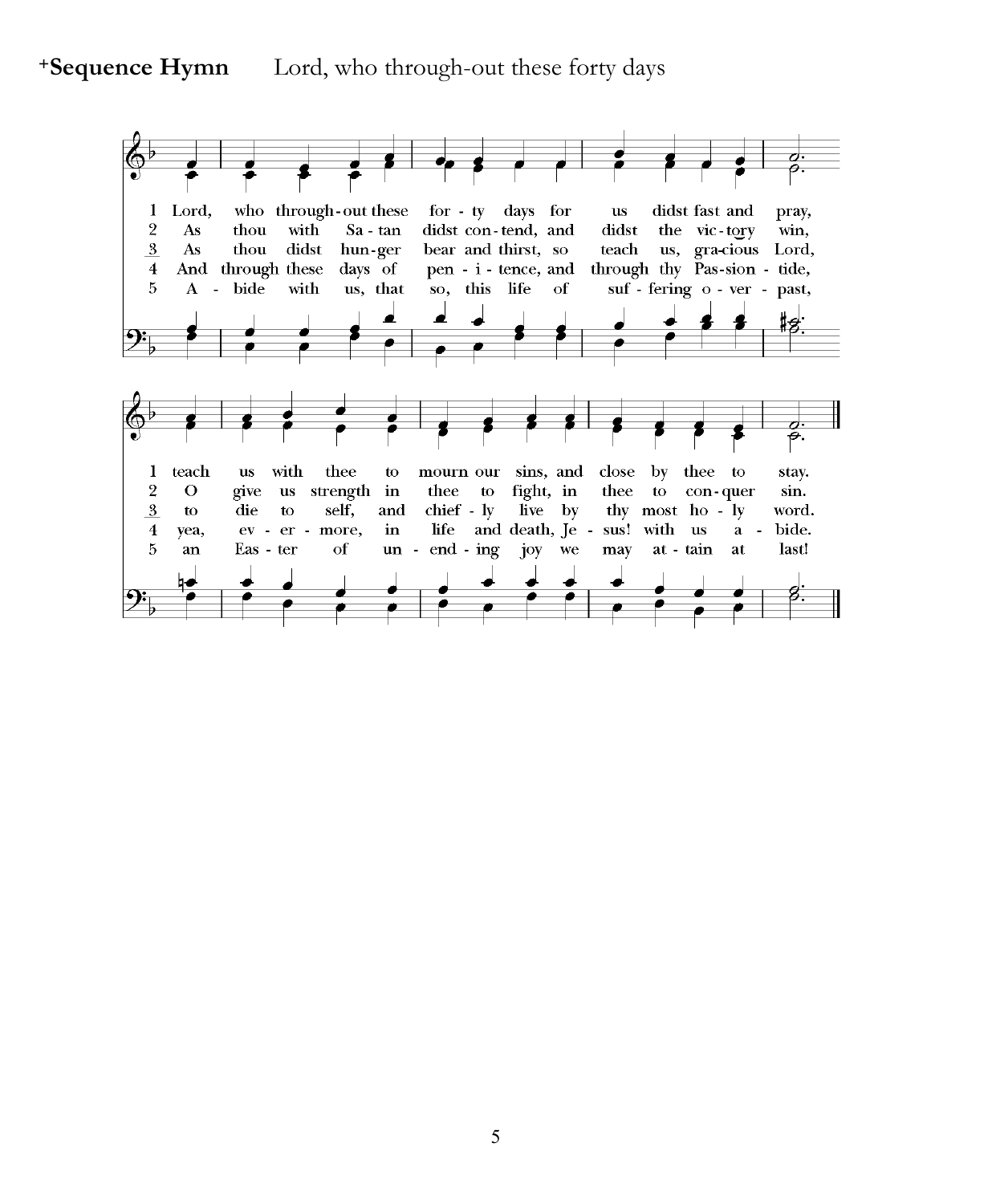## **+The Holy Gospel** Matthew 6:1-6, 16-21 *(Please stand and face the Celebrant)*

# *Celebrant* The Holy Gospel of our Lord Jesus Christ according to Matthew *People* **Glory to you, Lord Christ**

Jesus said, "Beware of practicing your piety before others in order to be seen by them; for then you have no reward from your Father in heaven. "So whenever you give alms, do not sound a trumpet before you, as the hypocrites do in the synagogues and in the streets, so that they may be praised by others. Truly I tell you, they have received their reward. But when you give alms, do not let your left hand know what your right hand is doing, so that your alms may be done in secret; and your Father who sees in secret will reward you. "And whenever you pray, do not be like the hypocrites; for they love to stand and pray in the synagogues and at the street corners, so that they may be seen by others. Truly I tell you, they have received their reward. But whenever you pray, go into your room and shut the door and pray to your Father who is in secret; and your Father who sees in secret will reward you. "And whenever you fast, do not look dismal, like the hypocrites, for they disfigure their faces so as to show others that they are fasting. Truly I tell you, they have received their reward. But when you fast, put oil on your head and wash your face, so that your fasting may be seen not by others but by your Father who is in secret; and your Father who sees in secret will reward you. "Do not store up for yourselves treasures on earth, where moth and rust consume and where thieves break in and steal; but store up for yourselves treasures in heaven, where neither moth nor rust consumes and where thieves do not break in and steal. For where your treasure is, there your heart will be also."

*Celebrant* The Gospel of the Lord *People* **Praise to you, Lord Christ**

**The Homily** The Rev. Kendall Summers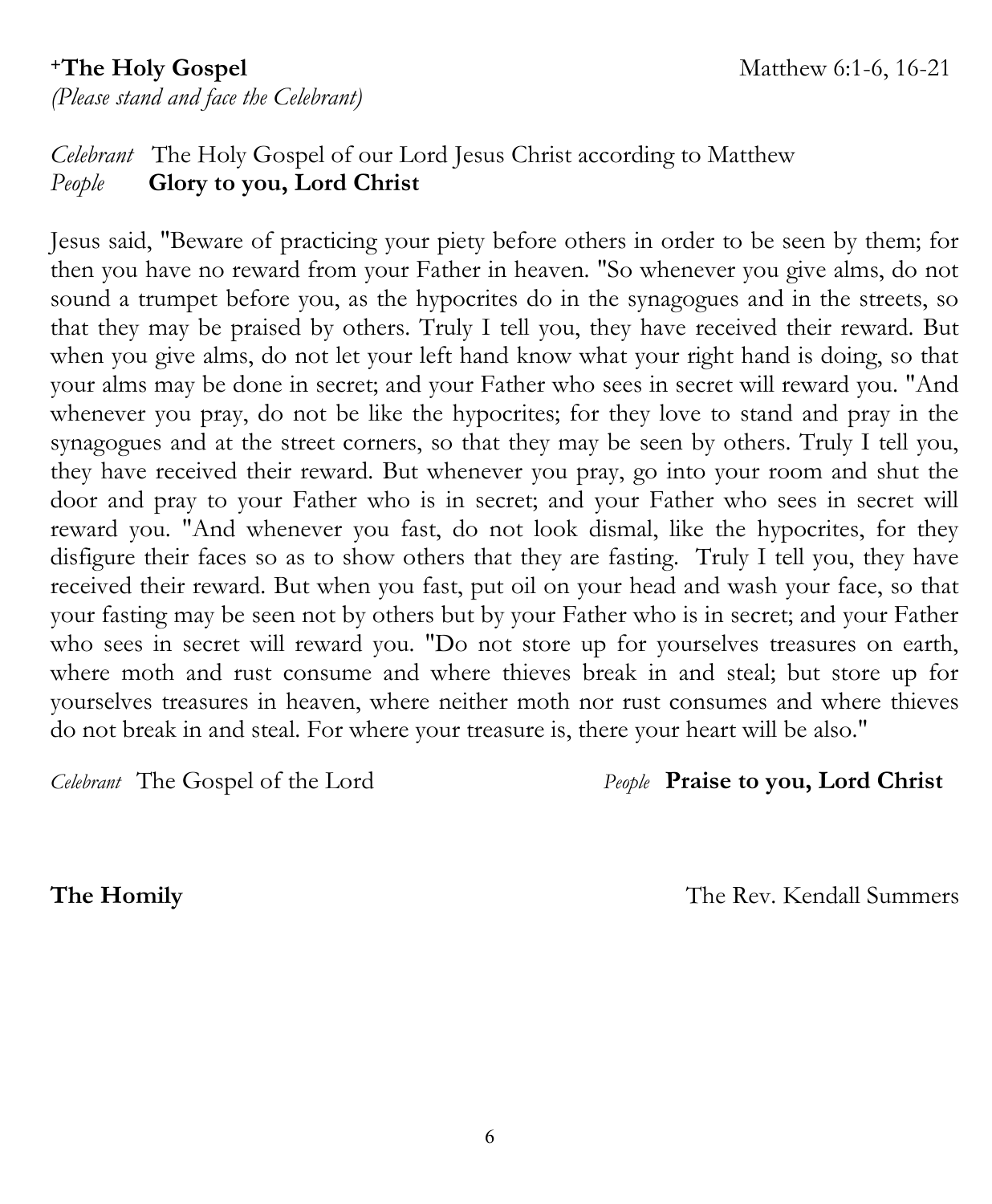# **An Invitation to a Holy Lent**

*The assembly is seated. The presiding minister may invite the assembly into the discipline of Lent.*

Friends in Christ, today with the whole church we enter the time of remembering Jesus' Passover from death to life, and our life in Christ is renewed.

We begin this holy season by acknowledging our need for repentance and for God's mercy. We are created to experience joy in communion with God, to love one another, and to live in harmony with creation. But our sinful rebellion separates us from God, our neighbors, and creation, so that we do not enjoy the life our creator intended.

As disciples of Jesus, we are called to a discipline that contends against evil and resists whatever leads us away from love of God and neighbor. I invite you, therefore, to the discipline of Lent—self-examination and repentance, prayer and fasting, sacrificial giving and works of love—strengthened by the gifts of word and sacrament. Let us continue our journey through these forty days to the great Three Days of Jesus' death and resurrection.

# **CONFESSION OF SIN**

*The presiding minister leads the following.* Let us confess our sin in the presence of God and of one another.

*The assembly kneels or sits. Silence is kept for reflection and self-examination.*

Most holy and merciful God, **we confess to you and to one another, and before the whole company of heaven, that we have sinned by our fault, by our own fault, by our own most grievous fault, in thought, word, and deed, by what we have done and by what we have left undone.**

We have not loved you with our whole heart, and mind, and strength. We have not loved our neighbors as ourselves. We have not forgiven others as we have been forgiven. **Have mercy on us, O God.**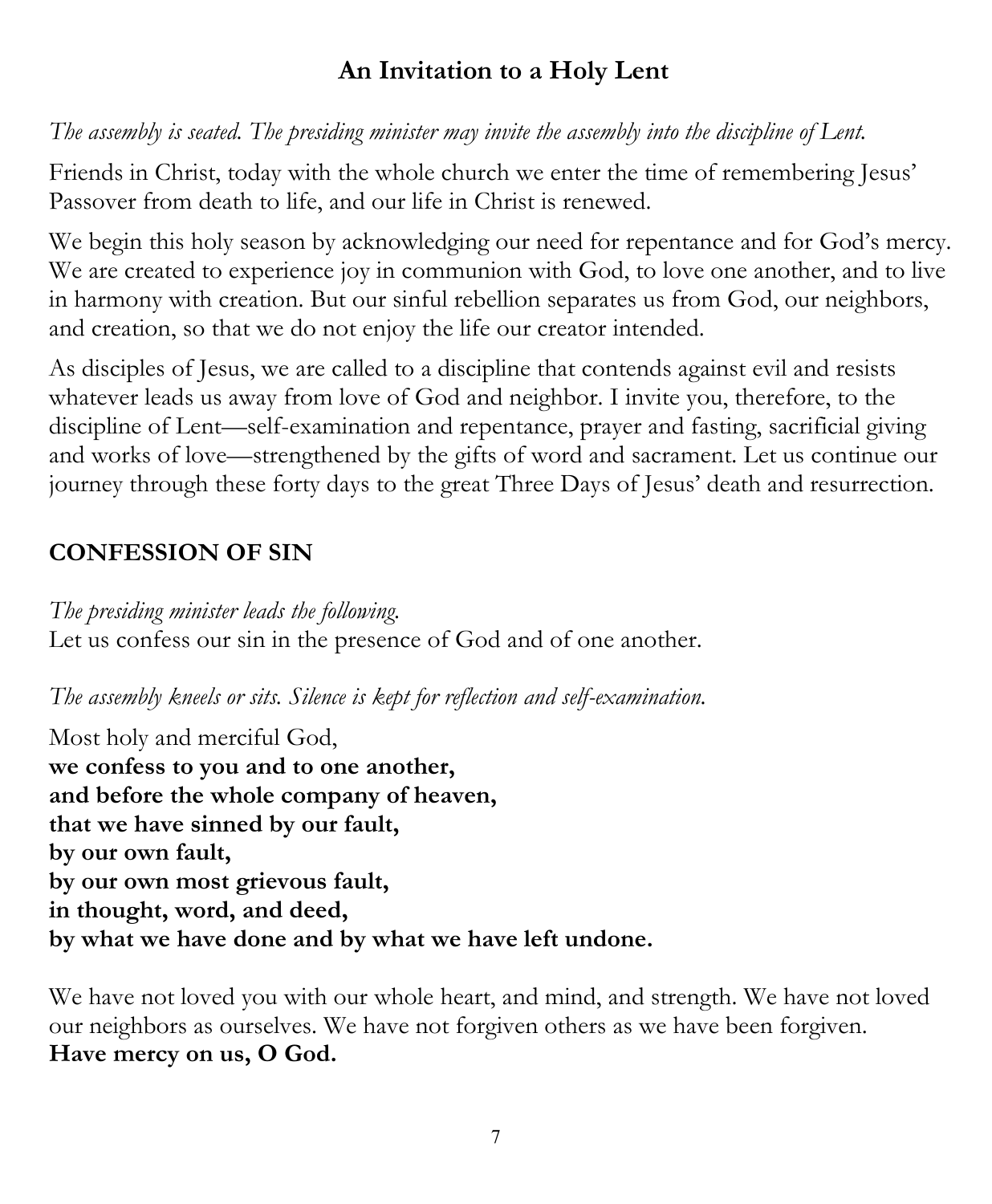We have shut our ears to your call to serve as Christ served us. We have not been true to the mind of Christ. We have grieved your Holy Spirit.

# **Have mercy on us, O God.**

Our past unfaithfulness, the pride, envy, hypocrisy, and apathy that have infected our lives, we confess to you.

## **Have mercy on us, O God.**

Our self-indulgent appetites and ways, and our exploitation of other people, we confess to you.

# **Have mercy on us, O God.**

Our negligence in prayer and worship, and our failure to share the faith that is in us, we confess to you.

#### **Have mercy on us, O God.**

Our neglect of human need and suffering, and our indifference to injustice and cruelty, we confess to you.

#### **Have mercy on us, O God.**

Our false judgments, our uncharitable thoughts toward our neighbors, and our prejudice and contempt toward those who differ from us, we confess to you.

## **Have mercy on us, O God.**

Our waste and pollution of your creation, and our lack of concern for those who come after us, we confess to you.

#### **Have mercy on us, O God.**

Restore us, O God, and let your anger depart from us. **Hear us, O God, for your mercy is great.**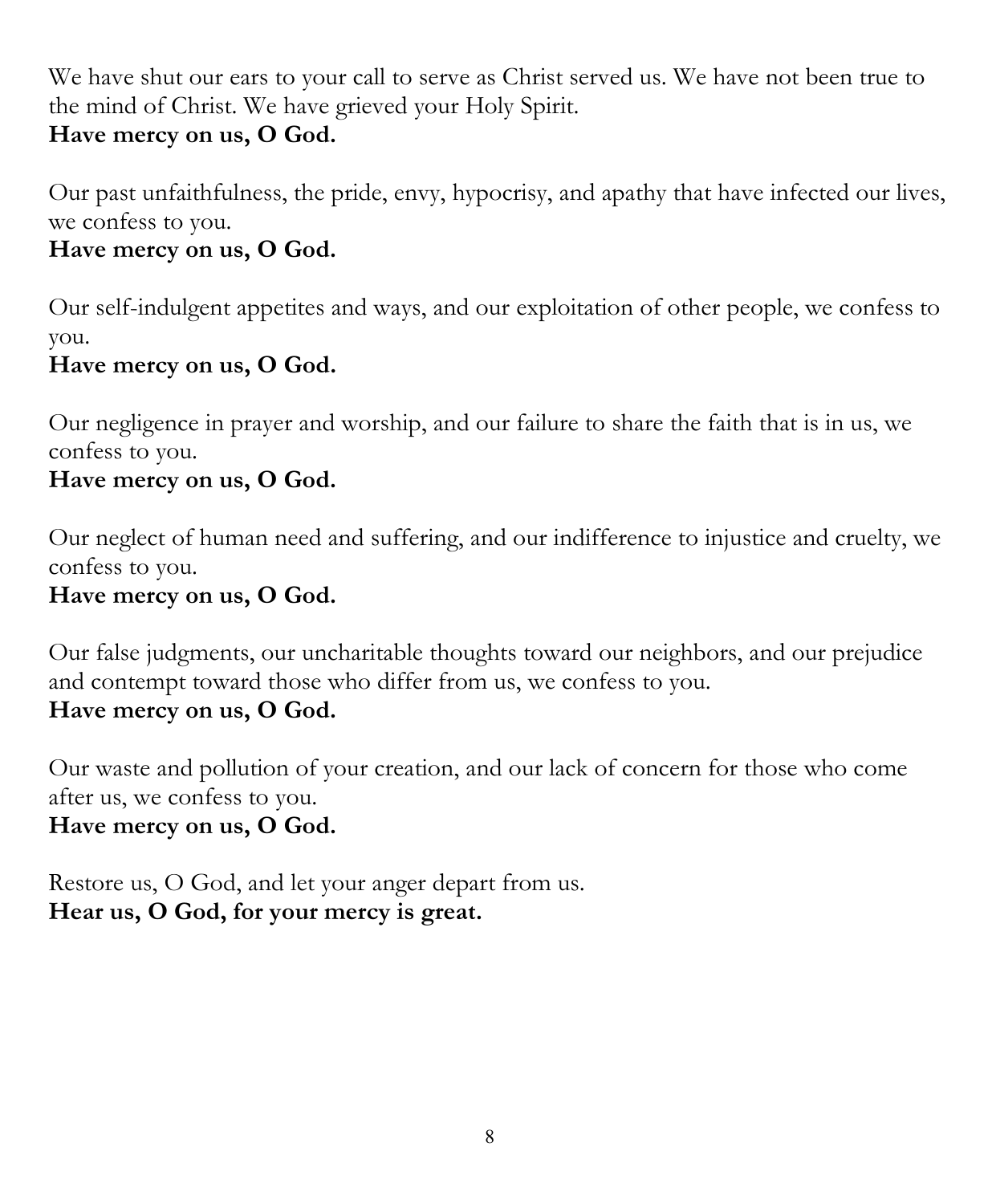# **IMPOSITION OF ASHES**

*When ashes are used in the service, the presiding minister may say the following prayer.*

Almighty God, you have created us out of the dust of the earth. May these ashes be a sign of our mortality and penitence, reminding us that only by the cross of our Lord Jesus Christ are we given eternal life; through the same Jesus Christ, our Savior and Lord. **Amen.**

*People may come forward and kneel or stand to receive the ashes.*

*Ministers mark the forehead of each person with a cross of ashes, saying:* Remember that you are dust, and to dust you shall return.

*After those who desire ashes have received them, all may kneel or sit, and the minister continues.* Accomplish in us, O God, the work of your salvation, **that we may show forth your glory in the world.** By the cross and passion of your Son, our Savior, **bring us with all your saints to the joy of his resurrection.**

## *The presiding minister addresses the assembly.*

Almighty God have mercy on us, forgive us all our sins through our Lord Jesus Christ, strengthen us in all goodness, and by the power of the Holy Spirit keep us in eternal life. **Amen.**

# **<sup>+</sup>The Peace**

*Celebrant* The peace of Christ be always with you. *People* **And also with you.**

*Then the Ministers and People may greet one another in the name of the Lord.*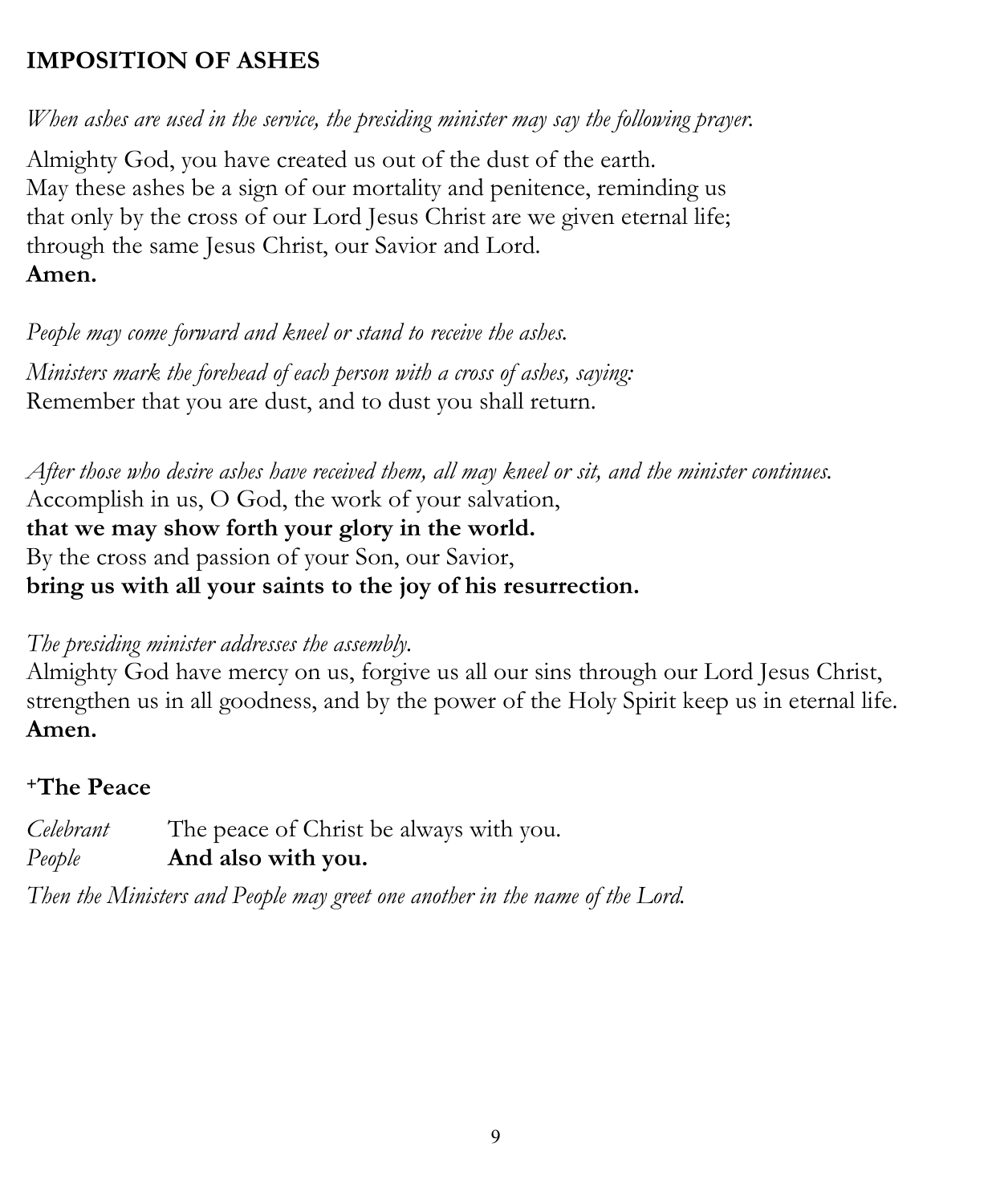# **The Holy Communion**

**<sup>+</sup>The Great Thanksgiving Eucharistic Prayer A**

| Celebrant | The Lord be with you.                   |
|-----------|-----------------------------------------|
| People    | And also with you.                      |
| Celebrant | Lift up your hearts.                    |
| People    | We lift them to the Lord.               |
| Celebrant | Let us give thanks to the Lord our God. |
| People    | It is right to give thanks and praise.  |

*Then, facing the Holy Table, the Celebrant proceeds*

It is right, and a good and joyful thing, always and everywhere to give thanks to you, Father Almighty, Creator of heaven and earth. You bid your faithful people cleanse their hearts, and prepare with joy for the Paschal feast; that, fervent in prayer and in works of mercy, and renewed by your Word and Sacraments, they may come to the fullness of grace which you have prepared for those who love you.

Therefore we praise you, joining our voices with Angels and Archangels and with all the company of heaven, who for ever sing this hymn to proclaim the glory of your Name:

#### *Celebrant and People*

**Holy, Holy, Holy Lord, God of power and might, heaven and earth are full of your glory. Hosanna in the highest. Blessed is he who comes in the name of the Lord. Hosanna in the highest.**

*The people stand or kneel.*

#### *Then the Celebrant continues*

Holy and gracious Father: In your infinite love you made us for yourself, and, when we had fallen into sin and become subject to evil and death, you, in your mercy, sent Jesus Christ,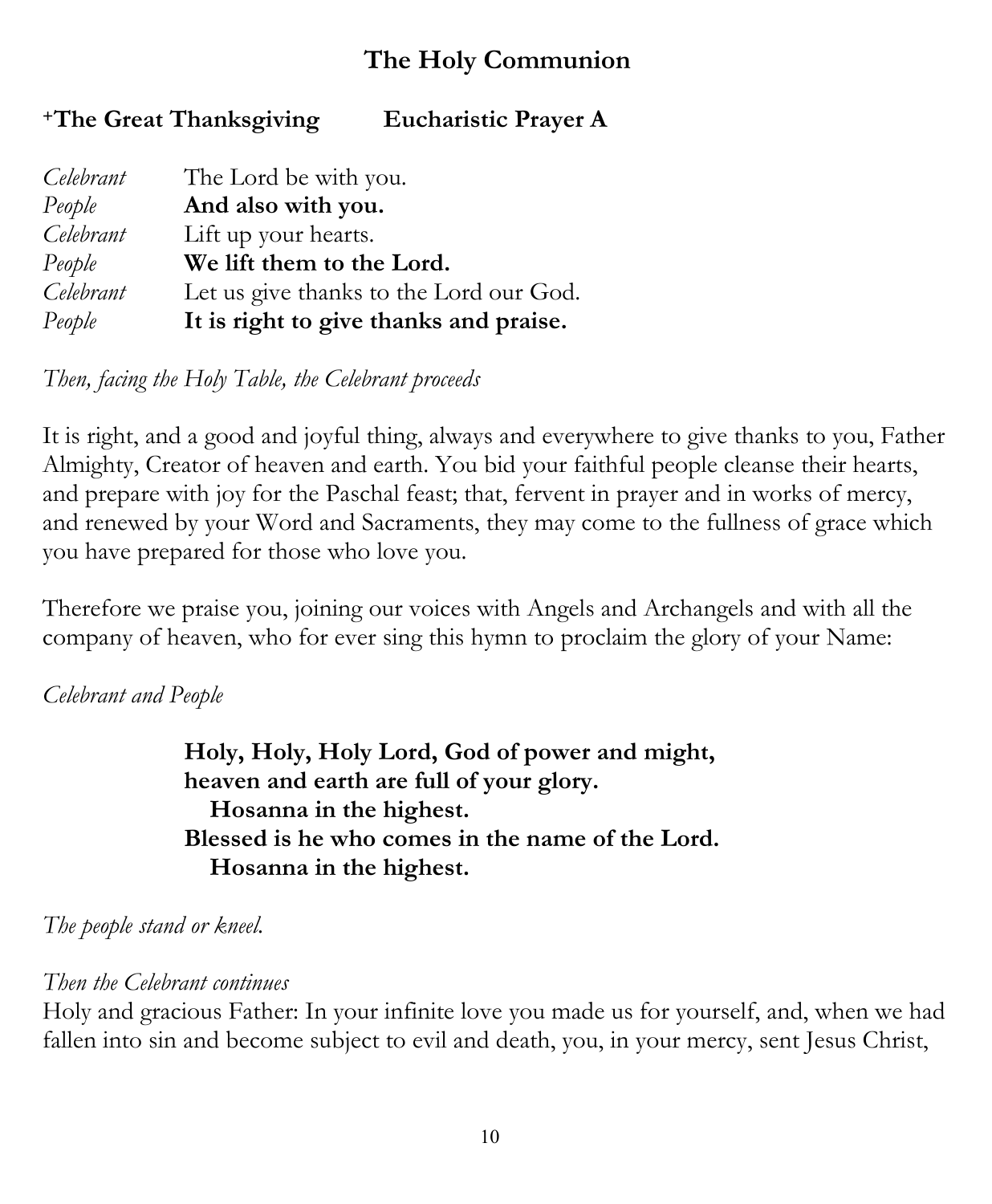your only and eternal Son, to share our human nature, to live and die as one of us, to reconcile us to you, the God and Father of all.

He stretched out his arms upon the cross, and offered himself, in obedience to your will, a perfect sacrifice for the whole world.

On the night he was handed over to suffering and death, our Lord Jesus Christ took bread; and when he had given thanks to you, he broke it, and gave it to his disciples, and said, "Take, eat: This is my Body, which is given for you. Do this for the remembrance of me."

After supper he took the cup of wine; and when he had given thanks, he gave it to them, and said, "Drink this, all of you: This is my Blood of the new Covenant, which is shed for you and for many for the forgiveness of sins. Whenever you drink it, do this for the remembrance of me."

Therefore we proclaim the mystery of faith:

*Celebrant and People*

**Christ has died. Christ is risen. Christ will come again.**

## *The Celebrant continues*

We celebrate the memorial of our redemption, O Father, in this sacrifice of praise and thanksgiving. Recalling his death, resurrection, and ascension, we offer you these gifts.

Sanctify them by your Holy Spirit to be for your people the Body and Blood of your Son, the holy food and drink of new and unending life in him. Sanctify us also that we may faithfully receive this holy Sacrament, and serve you in unity, constancy, and peace; and at the last day bring us with all your saints into the joy of your eternal kingdom.

All this we ask through your Son Jesus Christ: By him, and with him, and in him, in the unity of the Holy Spirit all honor and glory is yours, Almighty Father, now and for ever. **AMEN***.*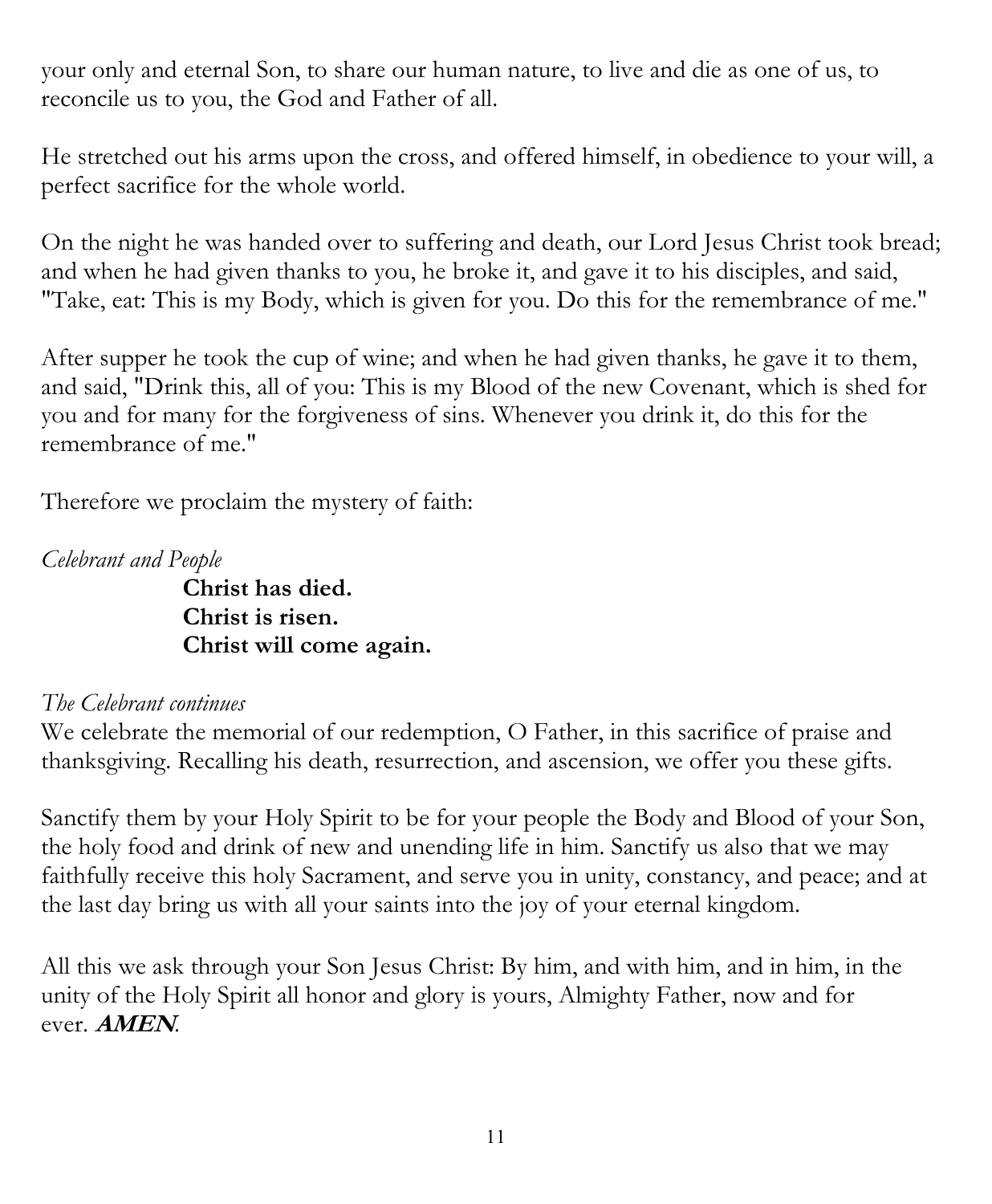As our Savior Christ has taught us, we are bold to say,

**Our Father, who art in heaven, hallowed be thy Name, thy kingdom come, thy will be done, on earth as it is in heaven. Give us this day our daily bread. And forgive us our trespasses, as we forgive those who trespass against us. And lead us not into temptation, but deliver us from evil. For thine is the kingdom, and the power, and the glory, for ever and ever. Amen.** 

## **<sup>+</sup>Breaking of the Bread**

*The Celebrant breaks the consecrated Bread.* 

*A period of silence is kept.*

*Celebrant* Christ our Passover is sacrificed for us; *People* **Therefore let us keep the feast.**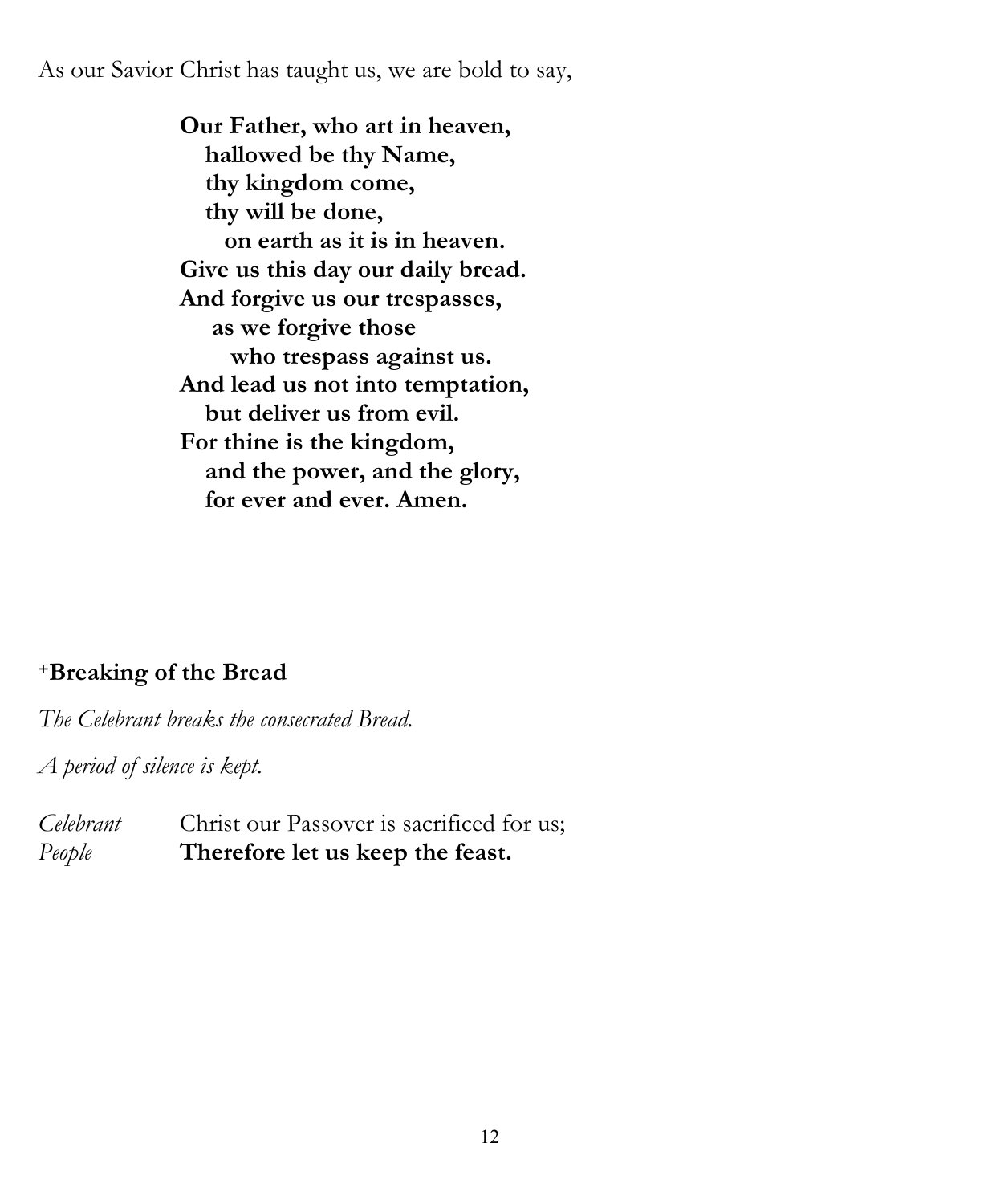## **<sup>+</sup>Post-Communion Prayer**

*After Communion, the Celebrant says* Let us pray.

#### *Celebrant and People*

**Almighty and everliving God, we thank you for feeding us with the spiritual food of the most precious Body and Blood of your Son our Savior Jesus Christ; and for assuring us in these holy mysteries that we are living members of the Body of your Son, and heirs of your eternal kingdom. And now, Father, send us out to do the work you have given us to do, to love and serve you as faithful witnesses of Christ our Lord. To him, to you, and to the Holy Spirit, be honor and glory, now and for ever. Amen**.

**<sup>+</sup>Solemn Prayer over the People**

**Announcements**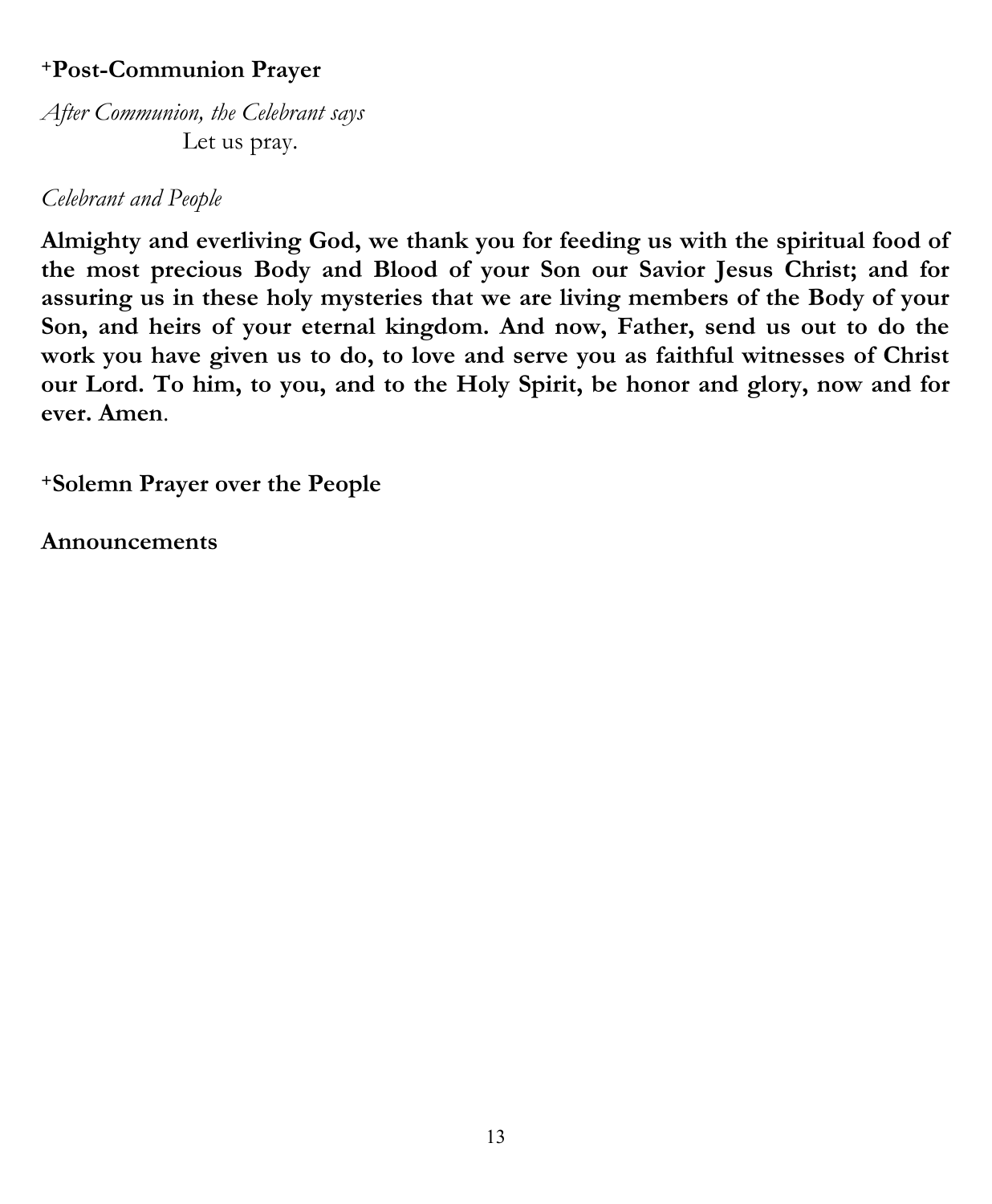**+Post Communion Hymn** Eternal Lord of love, behold your Church

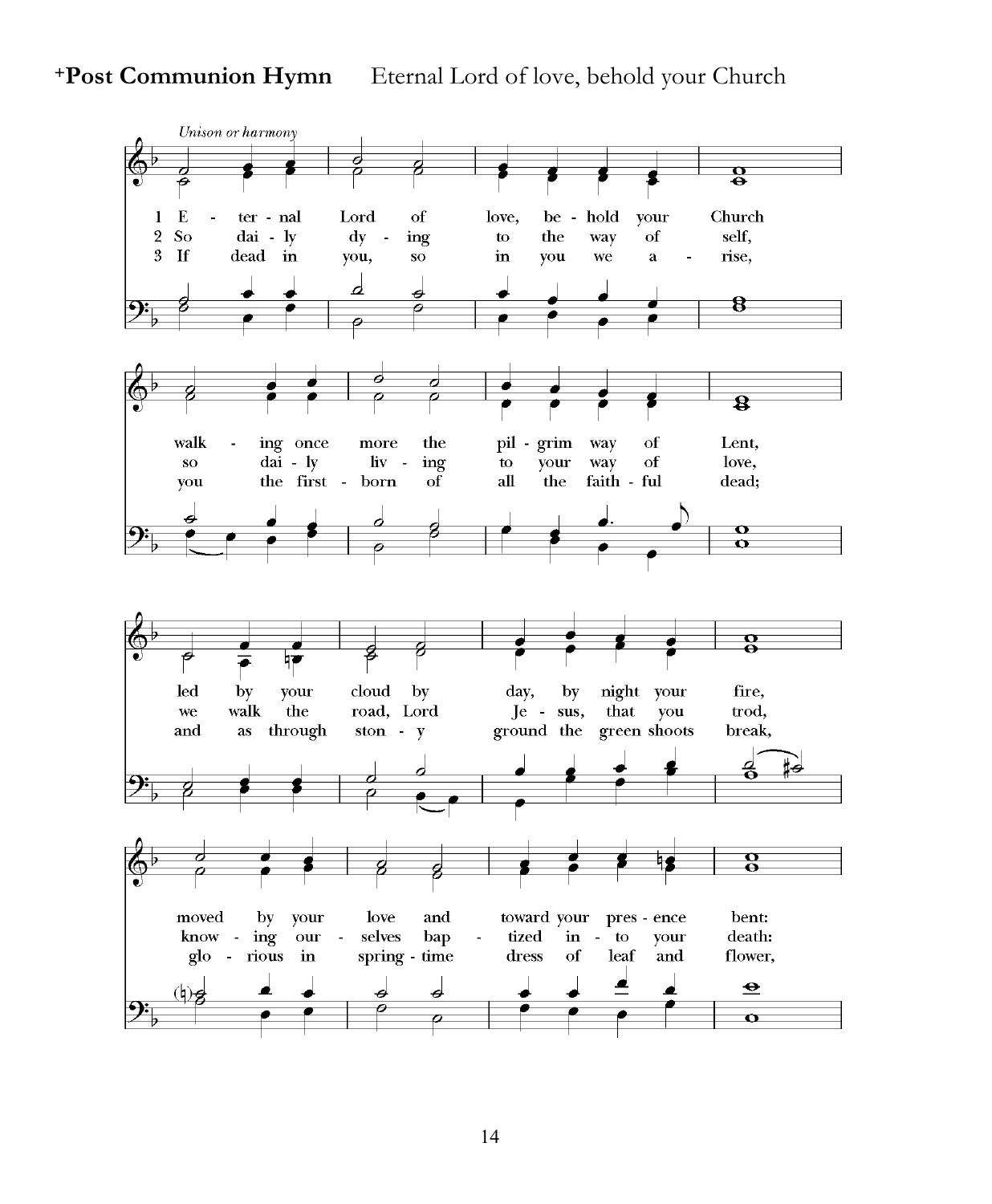

#### **<sup>+</sup>Dismissal**

*The Celebrant dismisses the people with these words*

Let us bless the Lord. *People* **Thanks be to God.**